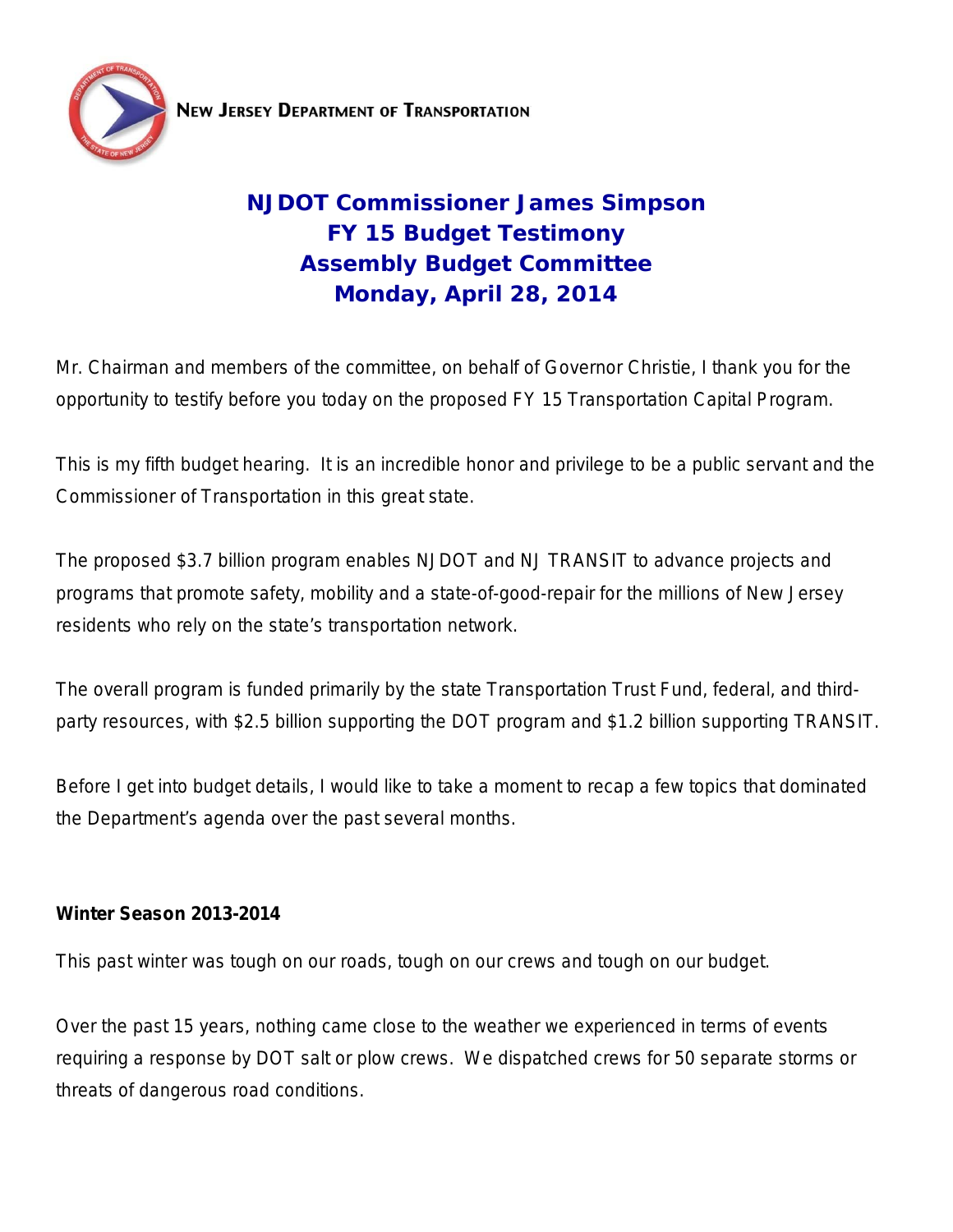Through April 21, our costs reached a staggering \$138 million, about the same as the combined cost of the previous three seasons.

We went through 496,000 tons of salt, nearly twice the amount we needed last year.

We used 1.3 million gallons of liquid calcium chloride, and 587,000 gallons of brine, again, significantly more than the winter of 2012-2013.

Unlike other jurisdictions in New Jersey and in other states, NJDOT never ran out of salt, despite heavy demand and supply shortages among our vendors.

Road salt is an essential component of our strategy to keep motorists safe and to maintain economic activity. In January, when we recognized logistics problems with our primary vendor in getting salt from its stockpile in Port Newark to its customers, we intervened with useful tactics to speed deliveries.

When it became apparent in early February that the logistics problem had morphed into a supply problem, meaning that the vendor did not have enough cargo ships scheduled to arrive in New Jersey to meet demand, we identified alternate supplies and procured them.

Our efforts took us to vendors or stockpiles in Utah, Virginia, Delaware, Maine, Canada and the Great Lakes.

In my former life as a CEO of an international transportation company, thinking globally was part of the job. I even called Morocco, and freight forwarder in Paris about Russian salt.

I think we're all familiar with the saga of the 40,000 tons of salt in Maine, and the foreign-flagged vessel, the Anastasia, that could have been used to transport it to Newark if only the federal government had granted a Jones Act waiver, so I won't go into details.

I bring it up simply to indicate that we responded swiftly and aggressively to avert a potentially catastrophic situation and to protect New Jersey residents.

We plan to increase our salt storage capacity from the current 164,000 tons to better withstand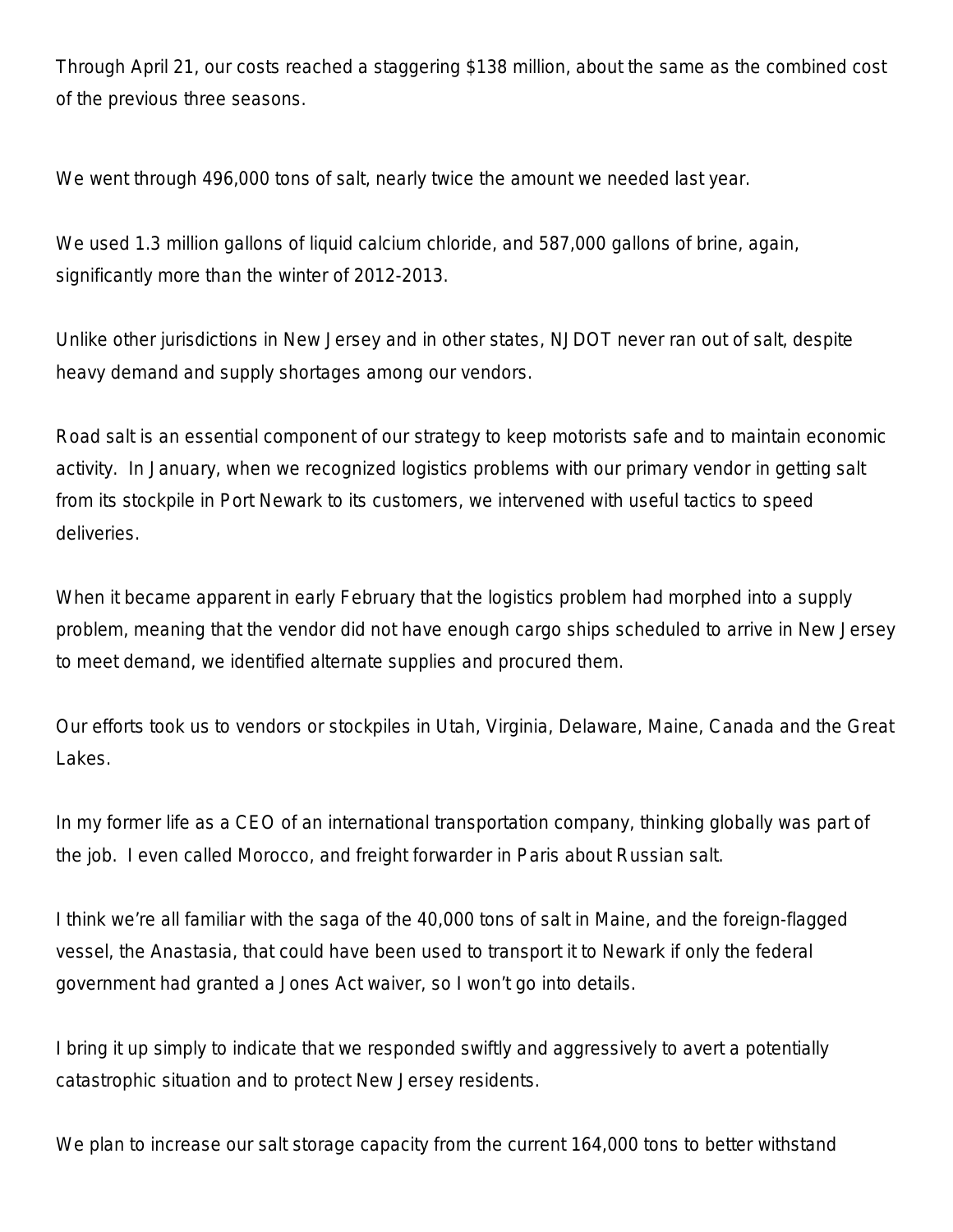shortages associated with spikes in demand and gaps in deliveries.

Chairman Schaer, I want to personally thank you and Speaker Prieto for your leadership in sponsoring Assembly Resolution 88, that urged the U.S. Congress to clarify, in matters of public safety, the granting of waivers to the Jones Act.

Public safety for U.S. citizens should trump a 100-year-old maritime law. If anyone believes otherwise, just look at what happened on the Pennsylvania Turnpike just outside of Trenton on February 14, where they had a 100-car pileup, and the consequences of not having enough salt.

## **Pulaski Skyway**

More recently, we have been intensely focused on the \$1 billion-plus Pulaski Skyway rehabilitation project and especially on our efforts to minimize inconvenience for 40,000 motorists who have been displaced from the northbound travel lanes.

It is the biggest project in the history of NJDOT.

The Pulaski Skyway opened to traffic in 1932. Over the years it has fallen into disrepair. It has been rated as structurally deficient since 1983. In the past 20 years, more than 600 bridges have failed in the U.S. We don't want Pulaski to be one of them.

Work to replace the bridge deck got under way on April 12 and will continue for two years. During this time, the Skyway has been closed to northbound vehicles.

To help the media and the public understand the urgency of the project, I took reporters and camera crews up on a lift five days before the closure, to get a close look at the floor beams and stringers supporting the bridge deck.

The massive steel floorbeams were riddled with holes. Corrosion from years of exposure to water and salt has left the beams looking like Swiss cheese.

Closing the northbound lanes was the best of several options that we considered. Given the condition of the bridge, we needed to select a construction option that moved along the work as quickly as possible, and that enabled us to accommodate traffic as best we could.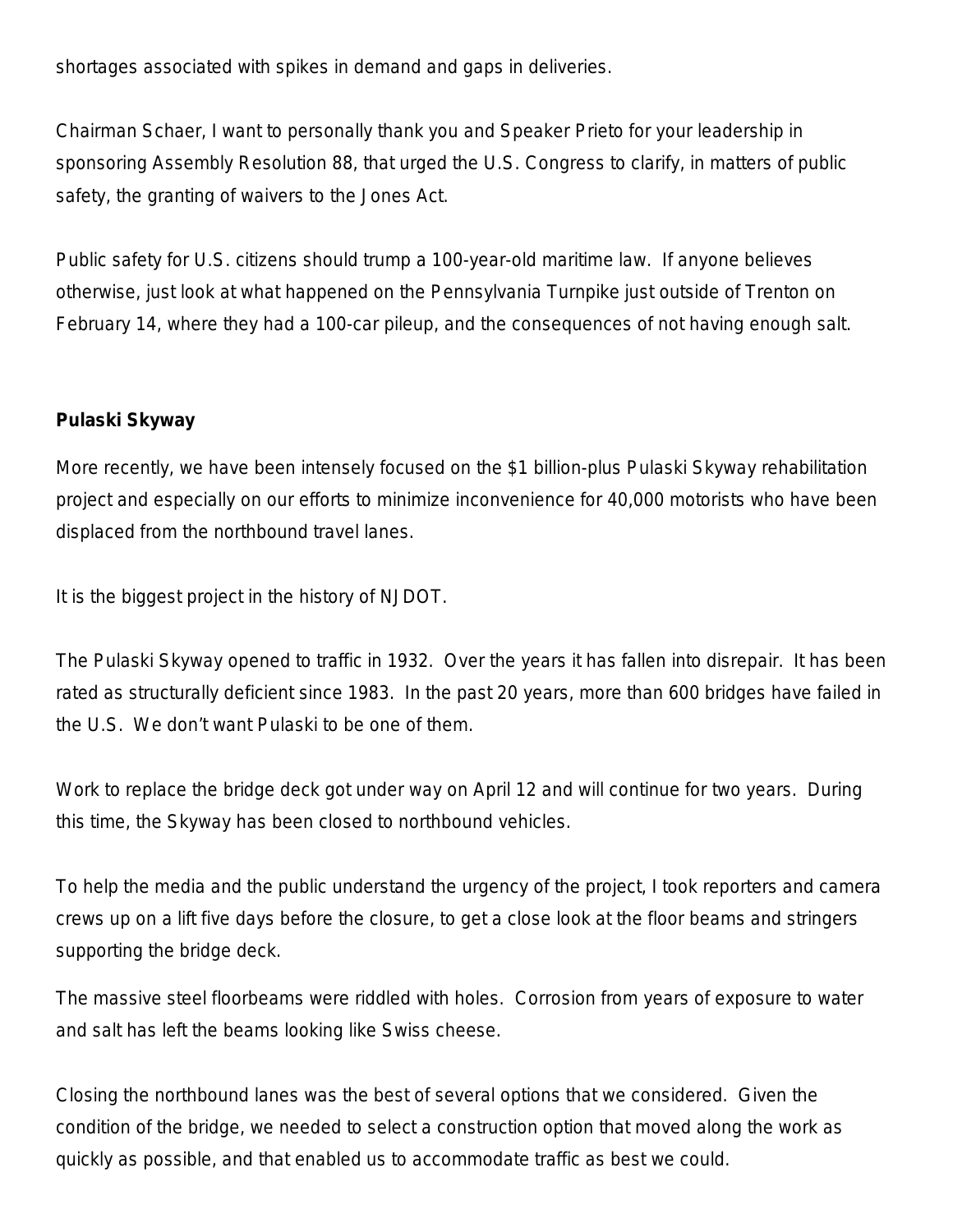Our construction plan keeps southbound lanes open. That traffic will be shifted to the newly rebuilt northbound side of the bridge deck next year, giving the contractor the opportunity to rebuild the southbound side of the bridge deck.

This gets all southbound Skyway traffic onto a sturdy new bridge deck in a year's time, and restores northbound travel on a new bridge deck in two years.

NJDOT's project team and I have worked closely with Newark, Kearny, and Jersey City law enforcement and administration officials to try to mitigate anticipated impacts on local streets. The Department will continue to work closely with our partners to resolve issues that arise in the coming months and years.

We have made numerous improvements to roadways – some obvious and some quite subtle – to create additional capacity for those who need or choose to travel by car.

We also have worked with NJ TRANSIT, the Port Authority, and private bus and ferry operators to create additional opportunities for those who want to switch to public transportation.

Our goal was to identify an alternate route or mode for all of the 9,600 vehicles that travel northbound on the Skyway during the morning peak period of 6-9 a.m. Our efforts identified accommodations for 13,600 vehicles.

#### **Route 35**

Before I get back to budget numbers, I'd like to update you on our project to rebuild Route 35, which was destroyed by Superstorm Sandy in October, 2012.

To date the FHWA has provided the Department with \$310 million in funds, with FEMA providing another \$10 million.

Chief among the projects funded with FHWA resources is the 12.5-mile Route 35 project on the Barnegat Peninsula, where we are building a new, two-foot-thick highway, as well as a completely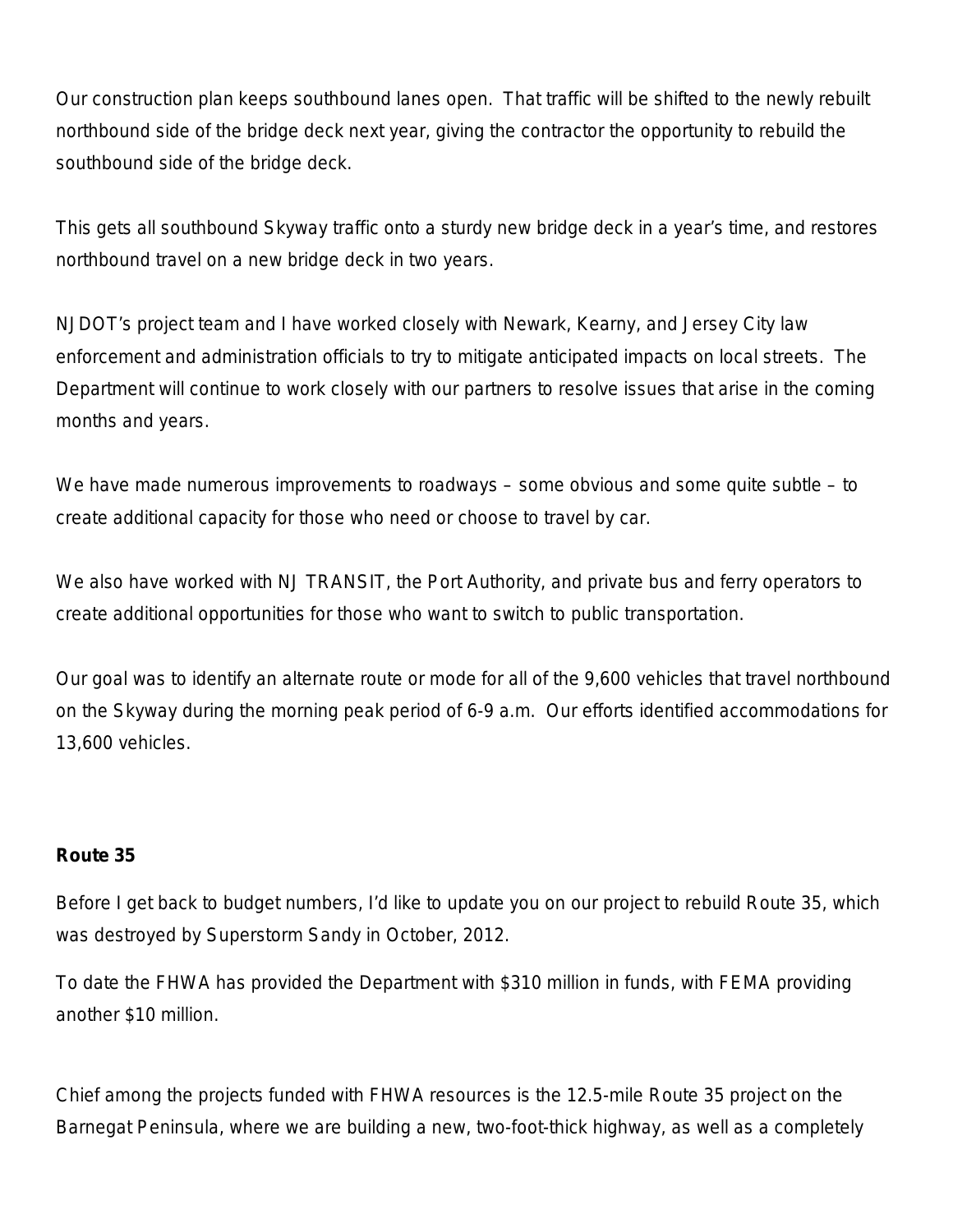new drainage system. The FHWA has been a tremendous partner through the Sandy recovery and rebuilding process, and is providing 80 percent of the \$265 million cost.

We held a press conference in March to provide local officials and residents with a progress report, and to reveal the Complete Streets plan we have developed to improve access and safety for pedestrians and bicyclists.

Harsh winter weather and unforeseen complications associated with underground utility lines has slowed work, but the three contractors who have been awarded different sections of the project have made a lot of progress since the start of construction last fall.

We are working to complete the project as expeditiously as possible while at the same time optimizing travel on the highway during busy summer seasons.

Despite space constraints, NJDOT was able to create a plan that includes dedicated bike lanes along nearly ten miles of the 12.5 mile length of the project.

Where bike lanes are not feasible, we will install roadside signs and paint symbols on the travel lanes to alert motorists of the presence of bicyclists, and to encourage everyone to safely share the road.

Pedestrian safety will be improved with:

- 63,000 linear feet of new or replaced sidewalk along Route 35 northbound
- 1,200 ADA ramps at intersections
- 200 pedestrian countdown heads at crosswalks
- and a pedestrian hybrid beacon just north of the Route 35/Route 37 interchange to promote safe access to a public beach on the bay in Seaside Heights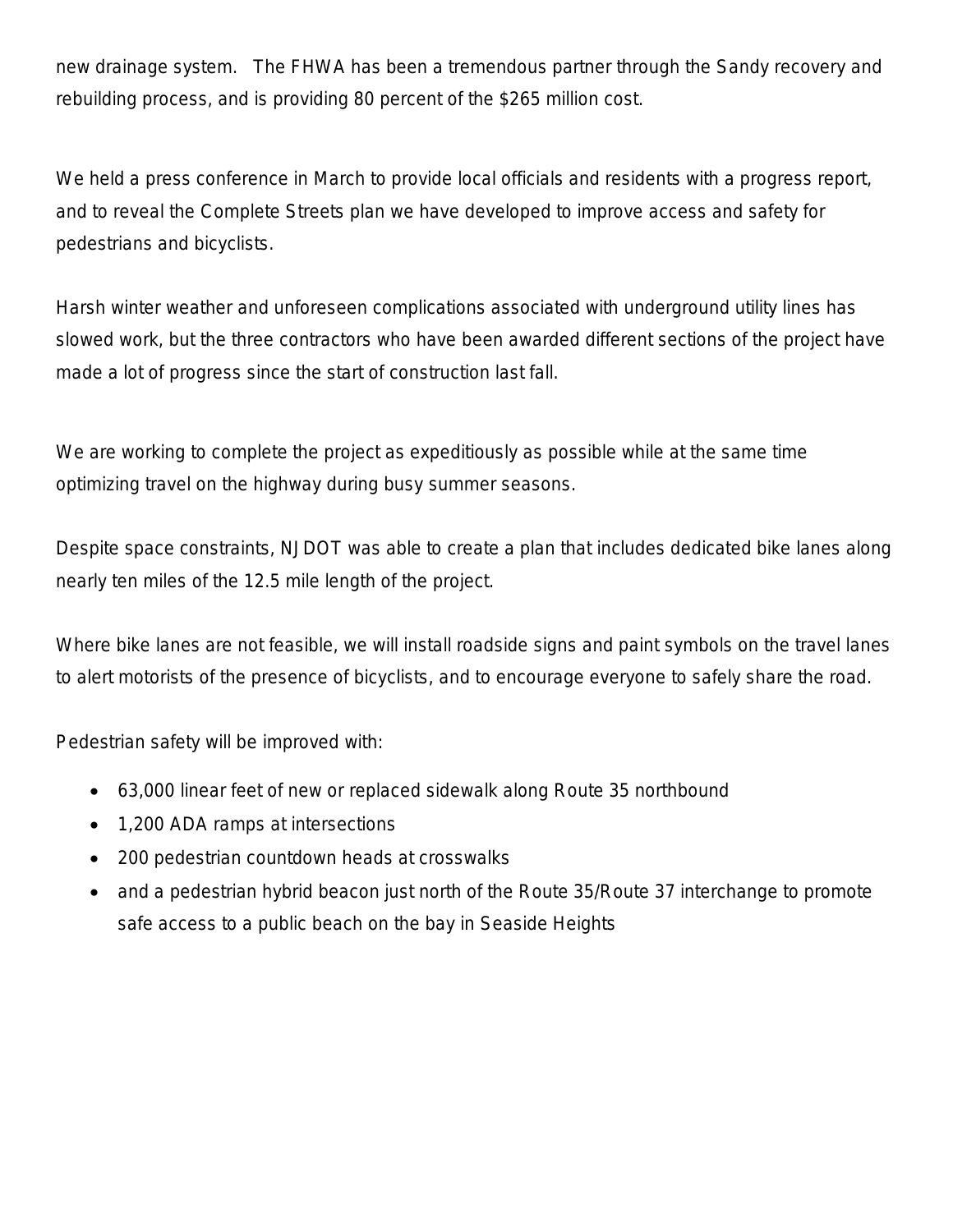# **Now, back to the budget**

The \$3.7 billion program comprises the following sources and amounts:

- Federal \$1.46 billion
- State funds (TTF) \$1.23 billion
- PANYNJ \$375 million for DOT projects
- PANYNJ \$615 million for PA projects in NJ
- Other \$38 million (to NJ TRANSIT)

My remarks will focus on the \$1.9 billion NJDOT capital program. The DOT budget is supported by:

- \$755 million from the TTF
- \$776 million from federal sources
- \$375 million from the Port Authority, which funds NJDOT projects that benefit the Port Authority's region.

Building and repairing roads and bridges are the bread-and-butter of the Department. This work, along with Local Aid grants, provides us with opportunities to advance important public safety, mobility, and improved quality-of-life objectives throughout the state for motorists, pedestrians and bicyclists.

The Department has more than \$6.5 billion in projects in concept development, preliminary engineering or active construction, including more than 100 projects currently in construction. As I've mentioned:

- Pulaski Skyway Rehabilitation  $$1$  billion-plus
- **Route 35 Reconstruction** \$265 million

And also:

• \$900 million for Direct Connection, a project in Camden County that will greatly improve safety and operational performance by linking two segments of I-295 at the interchange with Route 42/I-76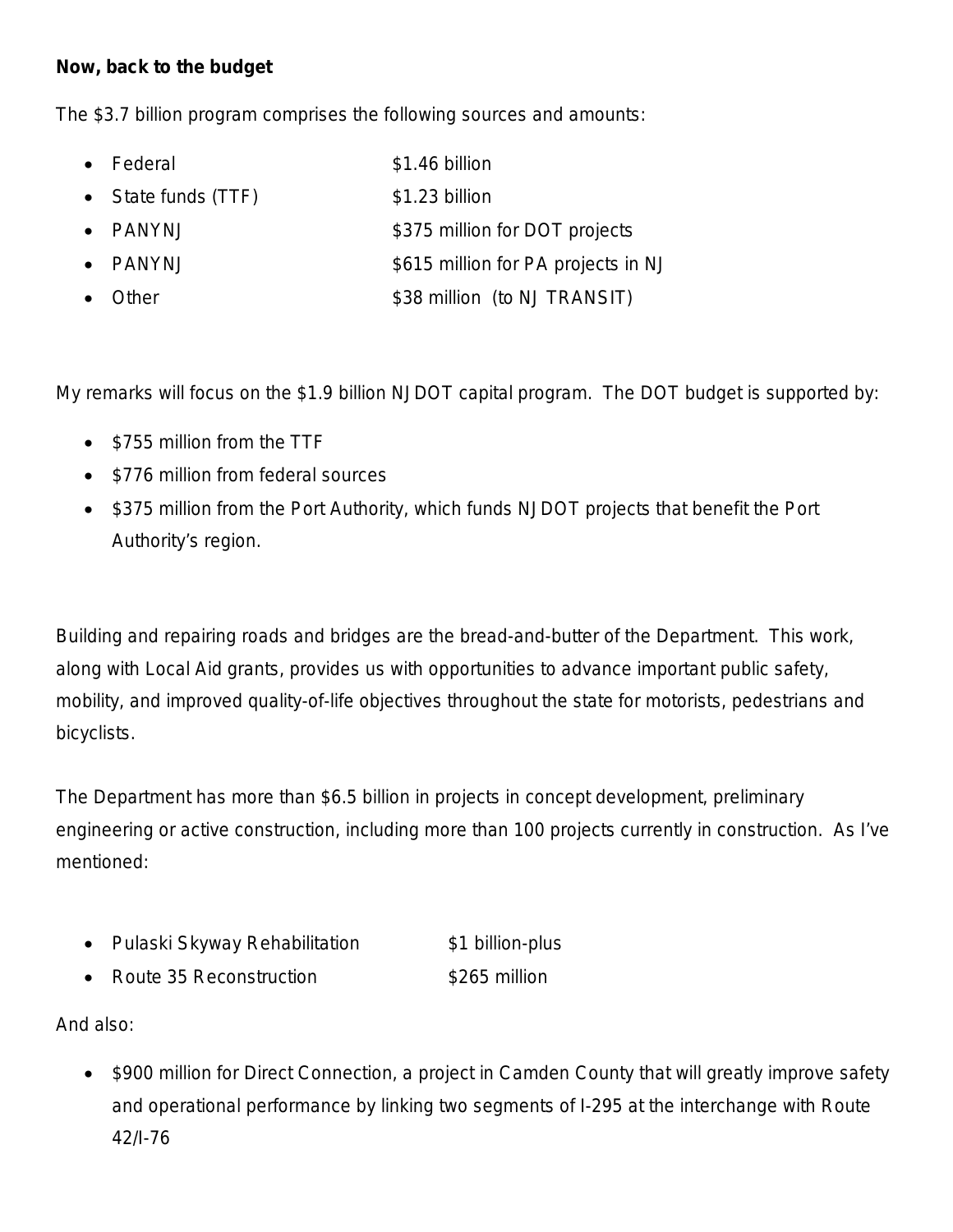- \$700 million for the Route 7/Wittpenn Bridge project in Hudson County that replaces a lift bridge over the Hackensack River in Kearny and Jersey City and improves the Fish House Road interchange.
- \$350 million for the Route 72 Manahawkin Bay Bridges project that links the mainland to Long Beach Island in Ocean County. We are building a twin, parallel span over Manahawkin Bay and will rehabilitate the existing structurally deficient bridge and are providing Complete Streets access for pedestrians and bicyclists from Stafford to Ship Bottom.

The FY 15 capital program increases our investments in pavement by 27% over the current year, to \$305 million, and increases our investments in state and local bridges by 4%, to \$759 million.

Consistently high investment levels in roads and bridges have become a hallmark of the Christie Administration.

The projects we are funding, from the largest to the smallest, are moving the needle in the right direction when it comes to roadway and bridge condition.

#### **Roads**

The DOT is responsible for 13,300 lane-miles of roadways in New Jersey. Our asset management strategy, to rebuild where needed and perform preventive maintenance to extend the life of roads in good condition, has paid handsome dividends.

In 2008, just 47% of our roads were rated acceptable. Now that figure stands at 58%. In addition, pavement rated in good condition, which was at an all-time low of just 10% percent in 2005, now is up to 28%.

Maintaining current investment levels will enable us to reach our goal of 80% in good or fair condition by 2021.

Because of the harsh winter, we have seen a lot of potholes and have made it a priority to repair them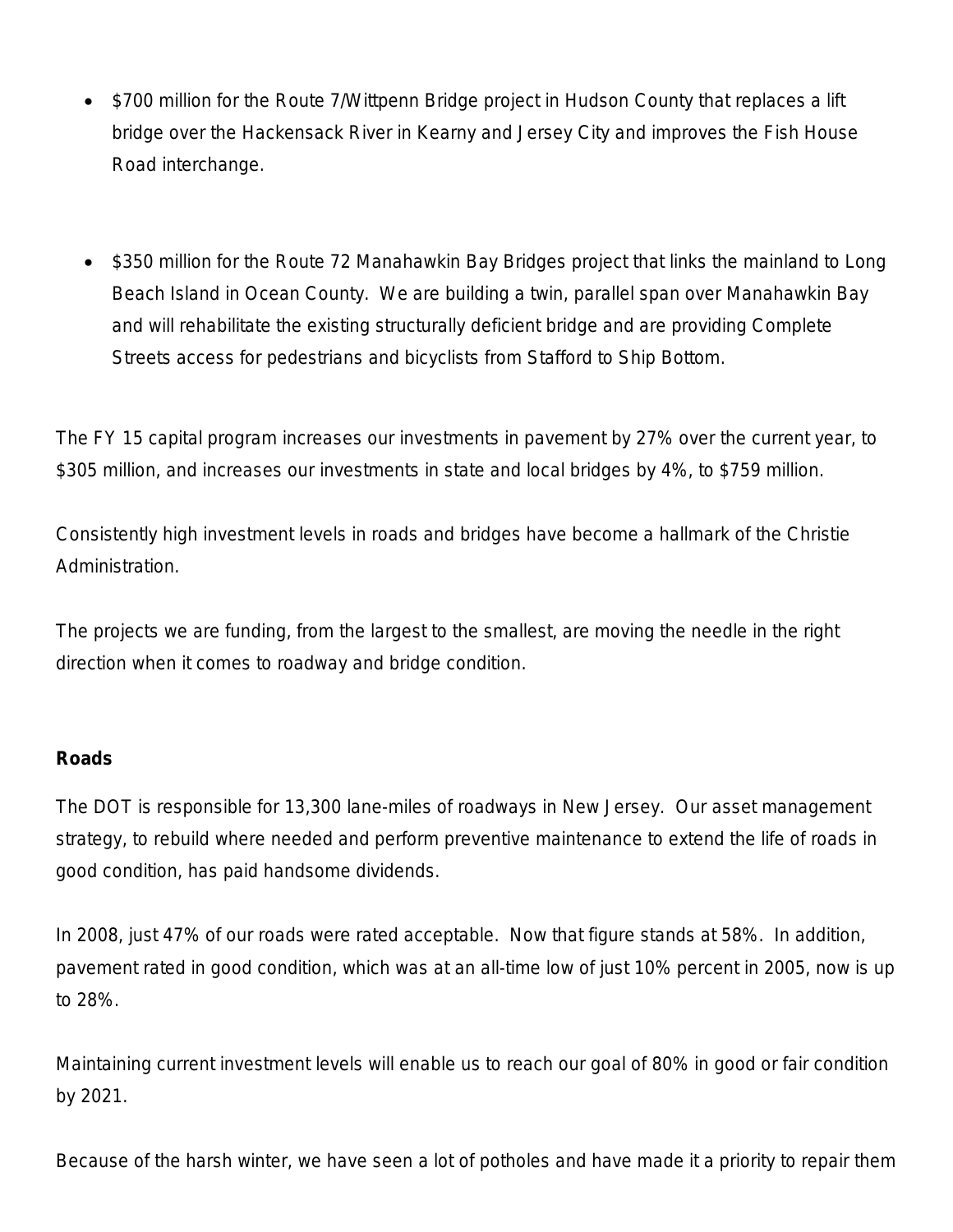as quickly as possible. We have leased 13 pothole-filling machines to supplement the efforts of our maintenance and operations crews.

We normally fill about 160,000 potholes per fiscal year, at a cost of about \$2 million. Through April 24, we filled 234,000 potholes at a cost of \$2.7 million.

The \$305 million for roadway assets includes approximately \$15 million to resurface the 11.5-mile New Jersey portion of the Palisades Interstate Parkway, even though that road is not the DOT's responsibility.

# **Bridges**

We own or maintain 2,574 bridges and are investing \$759 million in state and local bridges in FY 15.

In 2010, when 330 of our bridges were rated structurally deficient, we set a goal for ourselves to cut that number in half, to 165 bridges by 2021. The number now stands at 293, or 11 percent of our inventory.

The condition of a bridge driving surface is an important factor to assess the overall condition of a bridge. We maintain 36.4 million square feet of bridge deck.

14.4% of total surface area was rated deficient in the beginning of 2011. We had reduced that to 11.8 percent by the start of this year.

# **Local System Support**

Local System Support includes a variety of grant programs provided to local governments and to the three Metropolitan Planning Organizations. Total support in FY 15 is \$411 million, about the same as last year.

DOT administers most of it -- \$359 million -- with NJ TRANSIT administering \$52 million.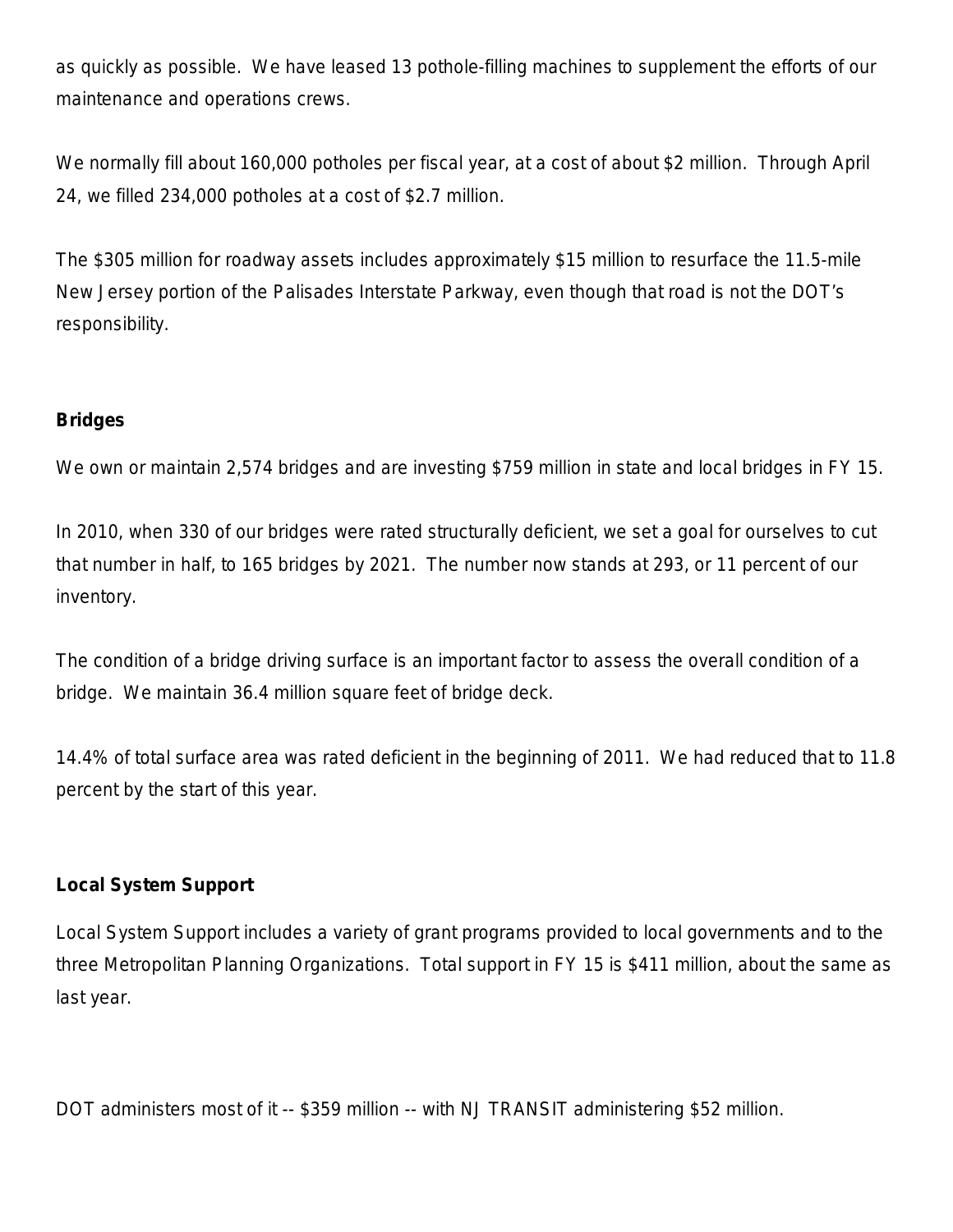Of DOT's share of Local System Support, \$329 million is devoted to direct grants to municipalities and counties through roughly a dozen federal- and state-funded programs. The balance supports MPO planning efforts.

Four significant grant programs – Municipal Aid, County Aid, Local Bridges Future Needs, and Local Aid Infrastructure Fund – all of which are state-funded, will continue to distribute a total of \$190 million to municipal and county recipients.

Other popular grant programs – Safe Streets to Transit, Bikeways, and Transit Village – will be held steady at \$1 million each.

Safe Routes to Schools, a federally funded grant program, receives \$5.2 million, while another federal program, Local Safety/High Risk Rural Roads, will receive \$10 million, twice the funding in FY 14.

## **Dredging**

There are 216 state channels in nine counties, covering a distance of 200 nautical miles.

As you may know, NJDOT has taken the lead in managing a priority program for the dredging of state navigation channels. We announced a multi-year program in March to return New Jersey's waterways to a state-of-good-repair.

Superstorm Sandy increased silting throughout New Jersey's Marine Transportation System and heightened the urgency to develop and implement this program.

State channels are the routes that boaters, emergency services, and commercial fishermen and fleets use to operate safely between lagoons or marinas, the Intercoastal Waterway, and the ocean.

We have targeted 11 areas that include 25 channels for dredging this year, are working to develop storage capacity for dredged materials at three locations, and are in the process of acquiring another two locations at an estimated cost of \$24.5 million.

In addition, we are responding to significant silting in the Barnegat Inlet. We have expedited a study to assess our options to dredge Double Creek Channel and are working with resource agencies to expedite permits for the two channels used by the State Police Marine Services Bureau – Key Harbor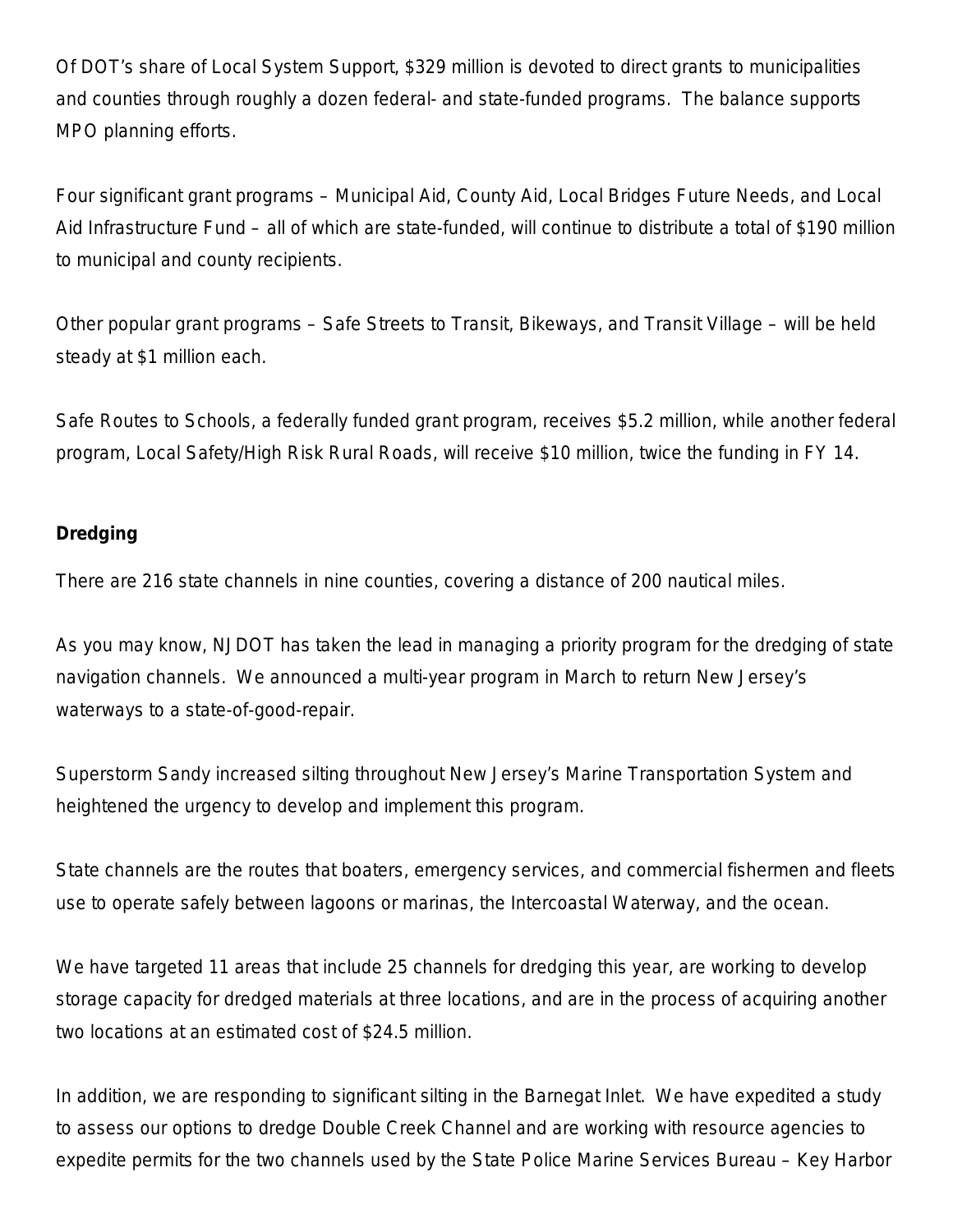and Barnegat Beach.

We are working with the US Army Corps of Engineers, Stockton Coastal Research Center, the State Police Marine Services Bureau, Island Beach State Park, and other state and federal agencies.

We also are working with experts in the field to implement dredging and storage capacity development in the most effective, efficient, and environmentally appropriate manner.

#### **Safety**

Safety is the Department's top priority. We use initiatives, projects and programs to advance safety, and we measure our efforts through statistics.

Total fatalities on all New Jersey roadways, including state, county, and local roads, fell 8 percent in 2013 as compared to 2012, to a total of 544 fatalities.

Pedestrian fatalities fell 18 percent, to 133, while bicyclist fatalities remained unchanged at 14 for the year.

One way we are attempting to improve safety for pedestrians and bicyclists is through our Complete Streets initiative. We require our designers and engineers to preserve or add facilities such as sidewalks or bike lanes in new construction projects wherever possible.

Part of the initiative involves encouraging counties and towns to adopt and implement Complete Streets policies as well. So far, 90 municipalities and six counties have followed the DOT's lead. We are developing a curriculum to assist municipalities in their efforts to implement their policies.

The FY 15 budget includes \$111 million in federal and state funds for safety programs, up 8% from the current year. This funding is spent by the Department on state highway projects, including crossover median protection, and safety improvements along high-risk rural roads. The funding also supports grants to local governments for their safety projects.

The Department is currently updating its strategic highway safety plan. Our goal is to better coordinate a wide range of safety initiatives into a unified program.